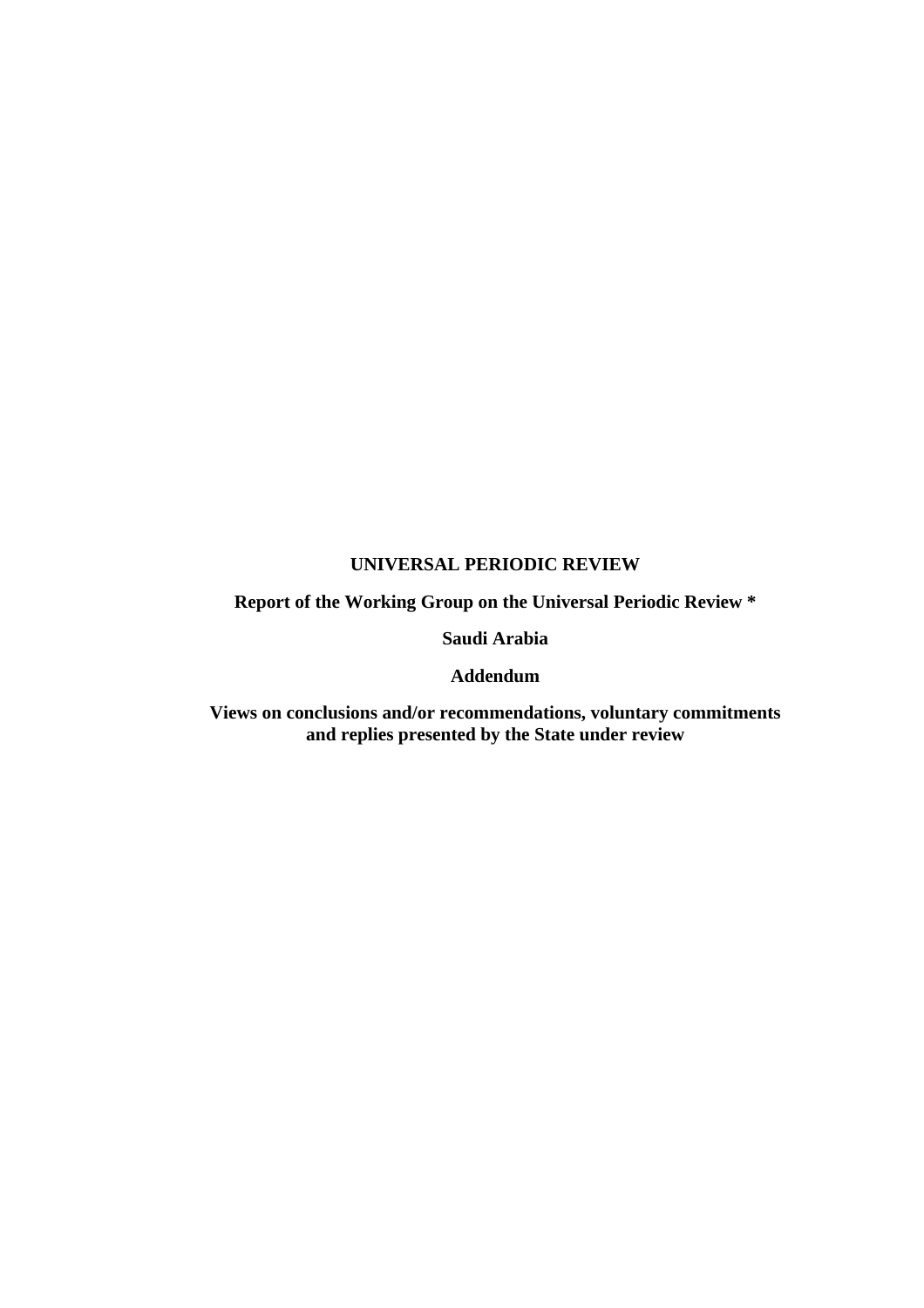# **RESPONSES OF THE KINGDOM OF SAUDI ARABIA TO THE RECOMMENDATIONS MADE TO IT WITHIN THE FRAMEWORK OF THE UNIVERSAL PERIODIC REVIEW ON 10 FEBRUARY 2009**

## **Recommendation 1**:

Go ahead with its intention to examine the ratification of some international human rights instruments, in particular ICCPR and ICESCR (Algeria); undertake thorough and comprehensive studies of international instruments and conventions, including ICCPR and ICESCR, prior to its accession to those instruments (Malaysia); consider the possibility of acceding to those international instruments it is not yet a party to, through the committee of the Human Rights Commission tasked to examine the compatibility of laws with international conventions and human rights treaties (Nicaragua); continue with the reform process and ratify a number of its outstanding international instruments to provide full enjoyment of all human rights to its people (Nigeria).

## **Response:**

1. The Kingdom of Saudi Arabia accepts this recommendation.

2. The implementation of this recommendation forms part of the Kingdom's ongoing policy of conducting a periodic review of all international human rights instruments with a view to considering accession thereto through a comprehensive study of the provisions of those instruments by the Human Rights Commission in collaboration with all the governmental authorities concerned and the relevant civil society organizations and after ensuring that all the obligations provided for therein, including legislative requirements and control and implementation mechanisms, have been met.

# **Recommendation 2:**

Become a party to the ICCPR and ICESCR (Canada, New Zealand, Republic of Korea).

## **Response:**

3. The Kingdom of Saudi Arabia accepts this recommendation on the basis that its implementation will form part of the comprehensive periodic review referred to in the response to Recommendation 1 above.

## **Recommendation 3:**

Consider positively the ratification of the conventions on enforced disappearance, the migrant workers, refugees, statelessness and the reduction of cases of statelessness, and the Optional Protocol to CAT (Mexico).

## **Response:**

4. The Kingdom of Saudi Arabia accepts this recommendation.

5. The implementation of this recommendation will form part of the comprehensive periodic review referred to in the response to Recommendation 1 above.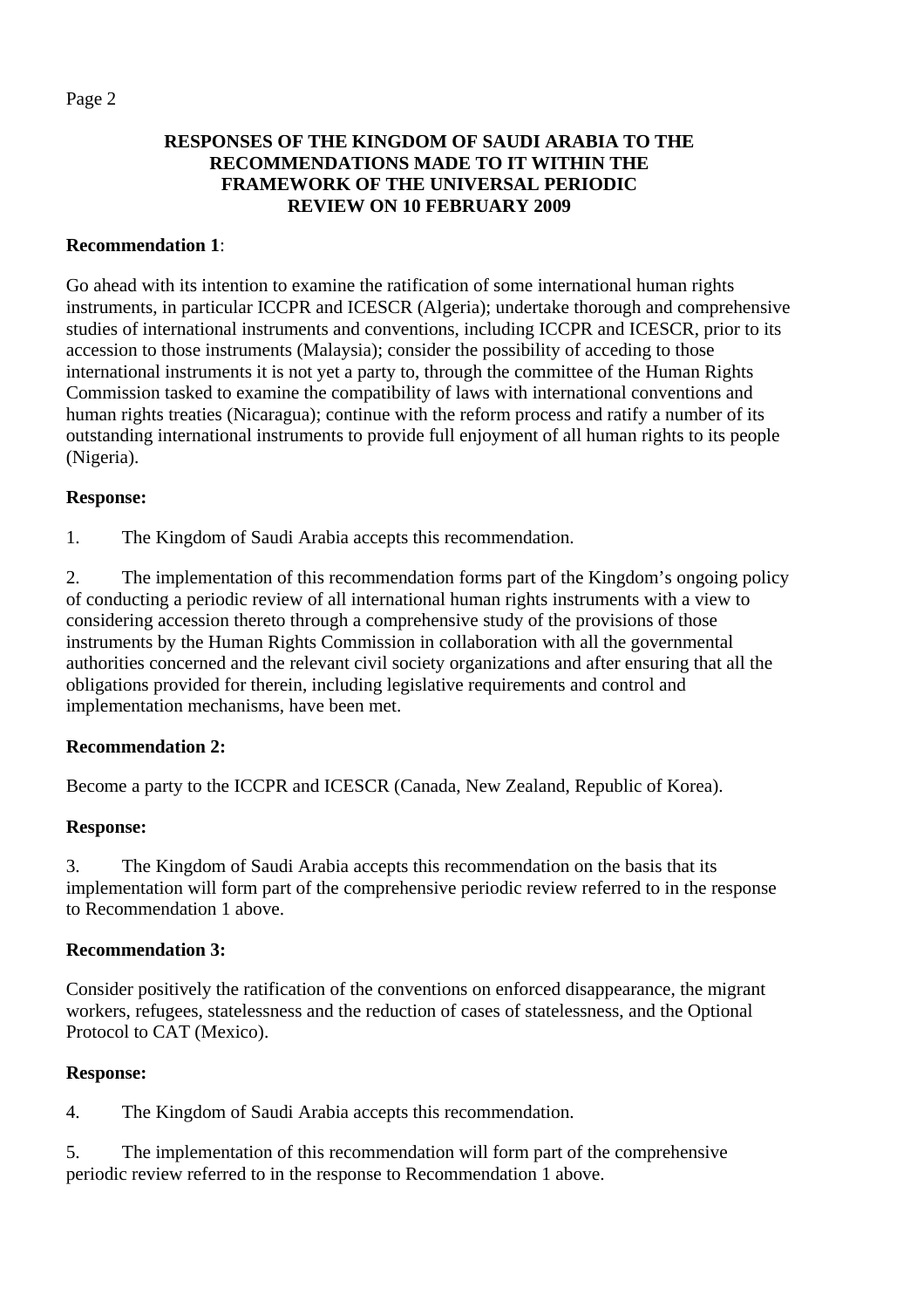## **Recommendation 4:**

Become party to the Rome Statute of the International Criminal Court (France, Mexico).

## **Response:**

6. The Kingdom is not currently considering accession to the Statute of the International Criminal Court.

# **Recommendation 5:**

Reinforce its efforts in the area of the implementation of obligations under international human rights law, in particular those pertaining to freedom of opinion and expression (Mexico).

## **Response:**

7. The Kingdom of Saudi Arabia accepts this recommendation.

8. The Kingdom is making its utmost endeavour to fulfil all its international obligations in the field of human rights by, inter alia, taking all the measures needed to protect rights in regard to freedom of opinion and expression concerning which explicit provisions have been made in the Basic Law of Governance, the Press and Publications Act and other relevant laws and regulations.

## **Recommendation 6:**

Abide by its commitments made through the ratification of international instruments (Chad).

## **Response:**

9. The Kingdom of Saudi Arabia accepts this recommendation.

10. The implementation of this recommendation forms part of the comprehensive periodic review referred to in the response to Recommendation 1 above and Recommendation 7 below.

## **Recommendation 7:**

Modify the domestic legislation to be in accordance with the standards and requirements contained in the international human rights instruments (Chile).

## **Response:**

11. The Kingdom of Saudi Arabia accepts this recommendation.

12. The review of domestic legislation to ensure its consistency with the provisions of the international human rights instruments to which the Kingdom is a party forms part of the comprehensive periodic review conducted by the competent authorities in the Kingdom to ensure fulfilment of all the Kingdom's obligations under those instruments. That review covers the existing legislation as well as the promulgation of any new legislative enactments required. To this end, the legislative authorities are currently studying a number of enactments relating to the promotion of human rights, including the Child Protection Act, the Protection from Harm Act, the Civil Society Institutions Statute, the Enforcement of Judicial Judgements Act, the Prevention of Embezzlement of Public Property and Misuse of Authority Act and the Domestic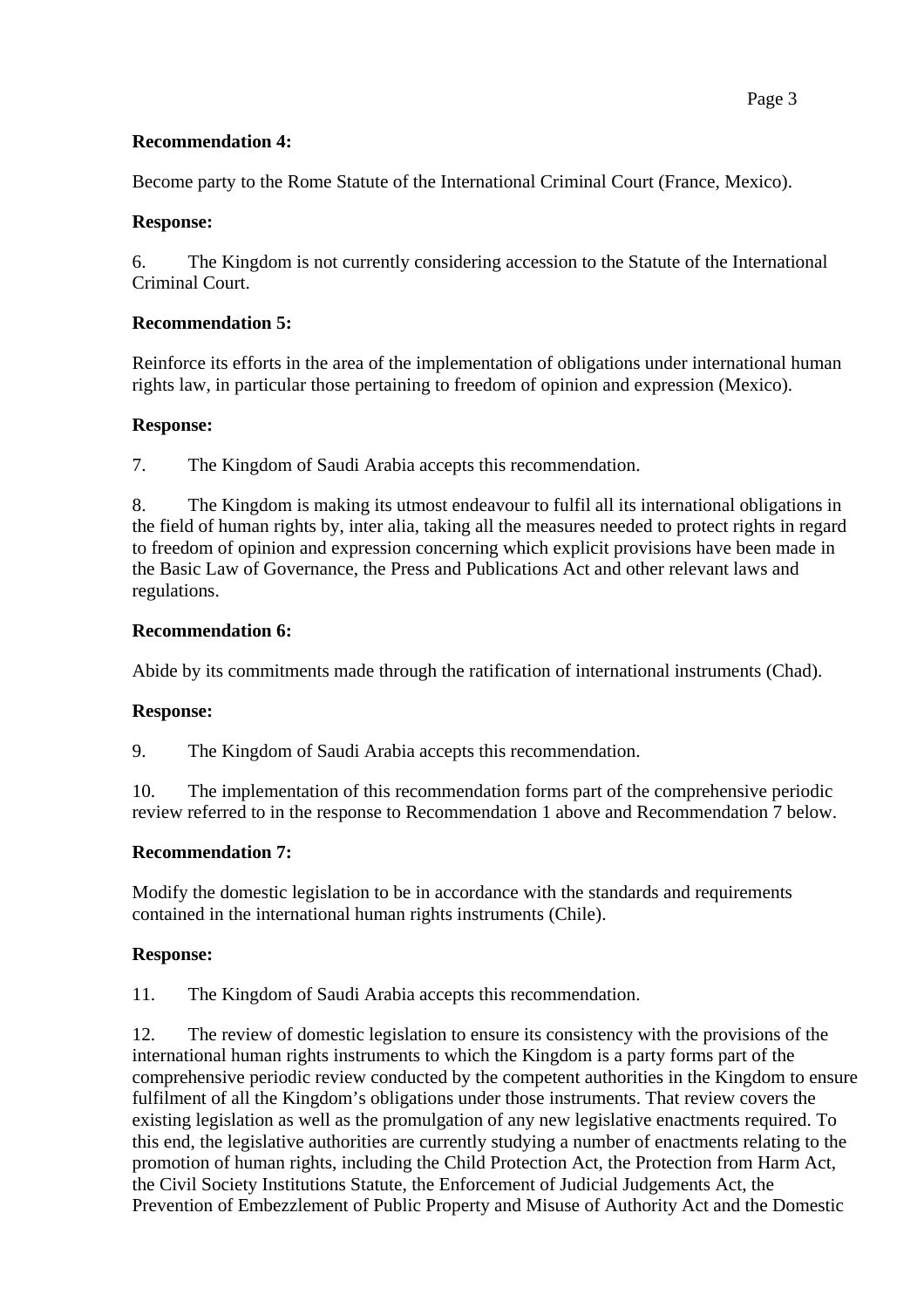Workers Ordinance. Consideration is also being given to fundamental modifications to some legislative instruments such as the Code of Criminal Procedure and the Code of Civil (Shari'a) Procedure and, in this regard, the Kingdom is seeking to benefit from all the observations and recommendations made during the discussion of its periodic reports in the Human Rights Council or the mechanisms relating to the human rights instruments to which the Kingdom is a party.

## **Recommendation 8:**

Continue efforts and endeavours to improve overall human rights protection in the country (Azerbaijan, Oman, Russian Federation); persist on the path of the protection and elevation of human dignity, taking into account relevant international standards (Morocco); continue its efforts to take all measures to promote and protect the universal characteristic of human rights while protecting its historical, religious and civilizational specificity (Palestine).

### **Response:**

13. The Kingdom of Saudi Arabia accepts this recommendation.

14. The Kingdom of Saudi Arabia, acting through the Human Rights Commission in accordance with its Statutes and in collaboration with the National Society for Human Rights and a number of governmental and non-governmental bodies, is making concerted efforts to promote, protect and disseminate awareness of human rights in the Kingdom in accordance with international human rights standards in all fields and to help to ensure the application of those standards in accordance with the provisions of the Islamic Shari'a. The Kingdom is also in the process of launching a comprehensive public awareness and educational project to promote a culture of human rights among all sections of society.

## **Recommendation 9:**

Disseminate a culture of human rights and strengthen its national efforts to protect human rights, while respecting its cultural specificities and the Islamic Shari'a (Egypt).

### **Response:**

15. The Kingdom of Saudi Arabia accepts this recommendation.

## **Recommendation 10:**

Continue to enhance dialogue and propagate tolerance among people (Bahrain).

### **Response:**

16. The Kingdom of Saudi Arabia accepts this recommendation.

## **Recommendation 11:**

Continue its efforts to promote respect of cultural and religious particularities of each society and enhance dialogue among religions and civilizations (Kuwait).

### **Response:**

17. The Kingdom of Saudi Arabia accepts this recommendation.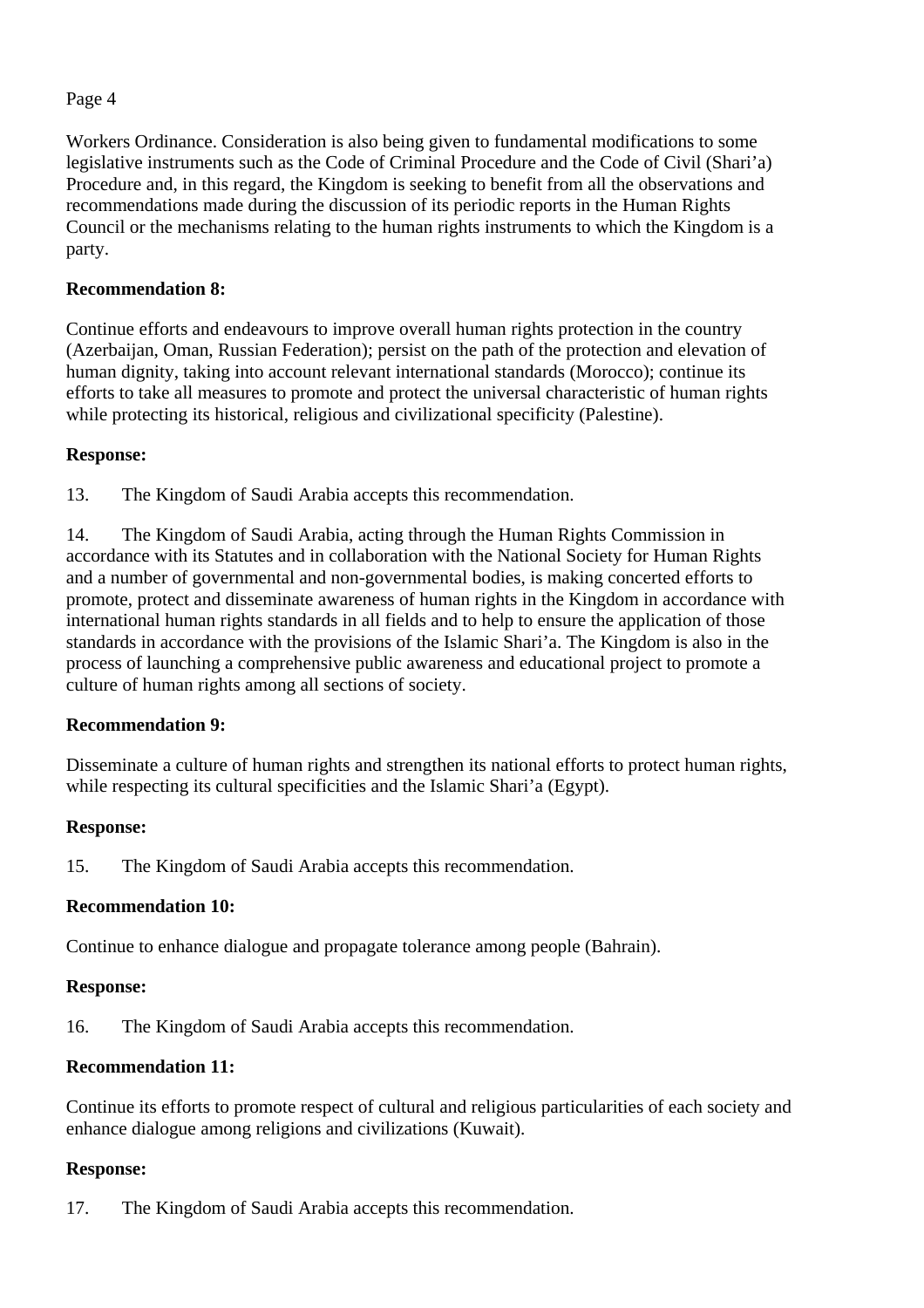18. In the light of the Kingdom of Saudi Arabia's belief in the importance of dialogue among nations and peoples, the Custodian of the Two Holy Mosques, King Abdullah bin Abdul Aziz, launched an initiative calling for dialogue among all mankind. This began with a conference held at Makkah during the period from 30/5 to 2/6 1429 AH (5-7 June 2008) which was attended by a large number of Muslim scholars from various theological and jurisprudential schools of thought. This meeting gave rise to the "Makkah Appeal" which invited peoples, governments and organizations throughout the world, regardless of their religions and cultures, to pursue the path of mutual understanding and dialogue in order to meet the challenges facing mankind.

The Custodian of the Two Holy Mosques then gave an international dimension to his initiative by convening the "World Conference on Dialogue", held at Madrid in July 2008, which was attended by a large number of followers of world religions and cultures under the generous patronage of the Custodian of the Two Holy Mosques, King Abdullah bin Abdul Aziz, and H.M. King Juan Carlos of Spain. This Conference issued the Madrid Declaration which affirmed, inter alia, the unity of origin and equality of human beings notwithstanding differences of colour, race and culture and called for respect for divinely-revealed religions, preservation of their status, condemnation of defamation of their symbols and opposition to the use of religion to incite racial discrimination.

In continuation of this process, at the request of the Custodian of the Two Holy Mosques, the General Assembly of the United Nations in New York held a high-level meeting on 12-13 November 2008, attended by a large number of heads of State, in which it was stated that the religions through which Almighty God sought to bring happiness to mankind should not be turned into instruments to cause misery, since human beings were created as equals and partners on this planet.

It is noteworthy that this initiative remains a matter of considerable personal concern to the Custodian of the Two Holy Mosques and will be followed by practical steps and future plans to achieve its goal of promoting mutual understanding and tolerance among all nations.

## **Recommendation 12:**

Continue with measures and programmes aimed at increasing the enjoyment of economic, social and cultural rights of its people (Cuba).

## **Response:**

19. The Kingdom of Saudi Arabia accepts this recommendation.

## **Recommendation 13:**

Allow all international human rights organizations wishing to do so to visit the country (Norway); continue to engage with human rights organizations, and look to deepen and broaden its engagement to include a wider representation of groups (New Zealand).

## **Response:**

20. The Kingdom of Saudi Arabia accepts this recommendation within the framework of the organizational and regulatory procedures pertaining thereto.

21. In recent years the Kingdom has been visited on several occasions by a number of nongovernmental organizations including, most recently, Human Rights Watch.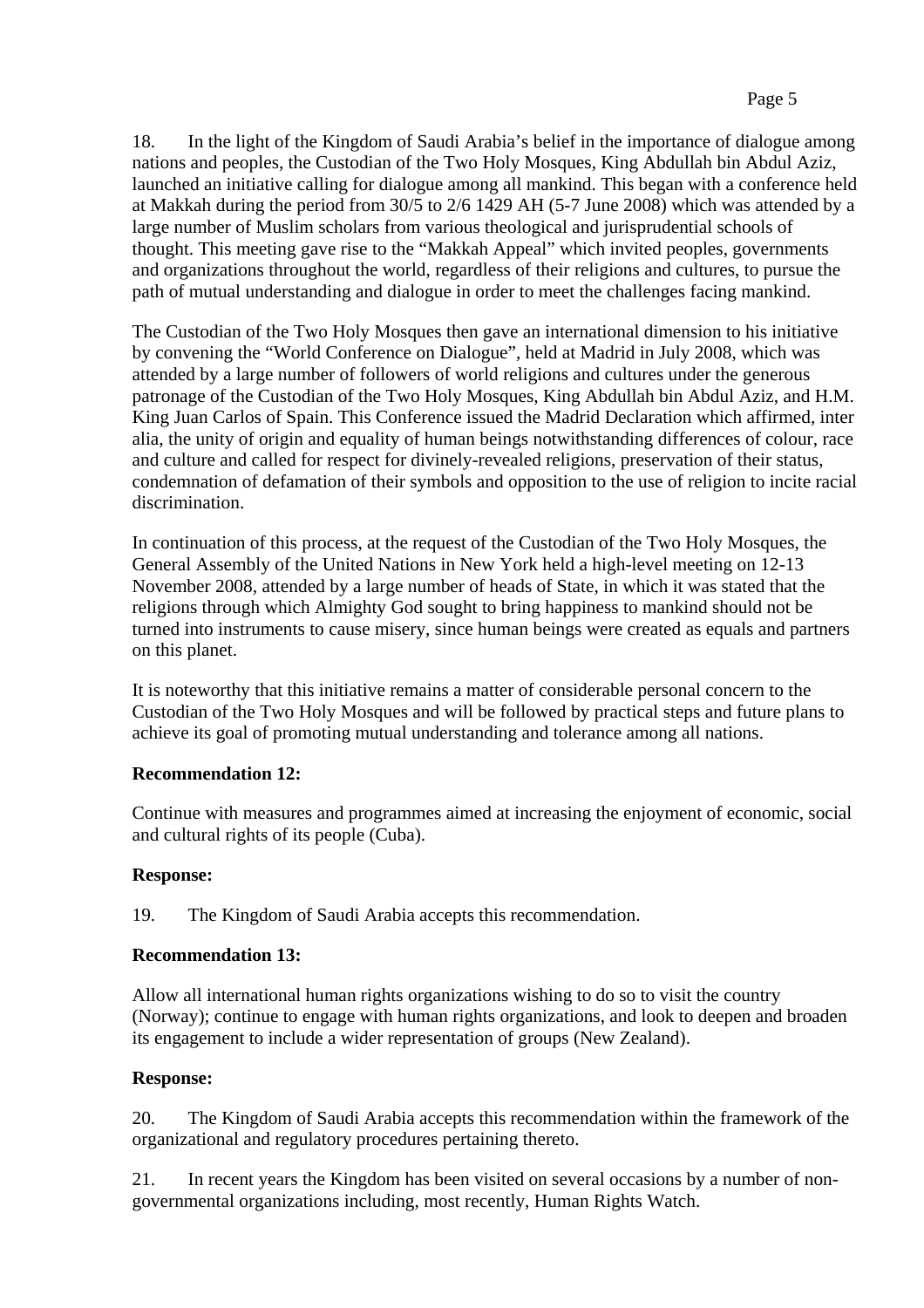22. The Kingdom's Government is involving national non-governmental organizations in many human rights-related fields and civil society institutions recently contributed to the Kingdom's UPR report which was presented to the Working Group at its fourth session.

### **Recommendation 14:**

Follow-up on the recommendations from the treaty bodies in the areas of the rights of women, non-discrimination, torture and children (Mexico).

## **Response:**

23. The Kingdom of Saudi Arabia accepts this recommendation.

### **Recommendation 15:**

Continue to strengthen cooperation with international mechanisms, through a favourable response to the special procedures that have requested to visit the country (Mexico).

### **Response:**

24. The Kingdom of Saudi Arabia accepts this recommendation.

25. The Government of the Kingdom of Saudi Arabia is cooperating with the international human rights mechanisms by, for example, diligently replying to allegations received from the Special Rapporteurs at the Office of the High Commissioner and, if necessary, inviting them to visit the Kingdom. The last such visit, by the Special Rapporteur on violence against women, took place in 2008.

## **Recommendation 16:**

Continue progress in the promotion of women's and children's rights, in accordance with Islamic Shari'a and its international commitments (United Arab Emirates); continue to give priority attention to the protection of the rights of the child (Belarus); intensify its efforts aimed at harmonizing elements of the Shari'a with existing laws, with a view to ensuring maximum protection for women and children as well as victims of human rights abuses (Malaysia); take all appropriate measures to develop a framework of law prohibiting trafficking and other forms of exploitation, and incorporate into such legislation the comprehensive protection of children as well as the development and implementation of a reintegration assistance programme for victimized persons (Israel).

### **Response:**

26. The Kingdom of Saudi Arabia accepts this recommendation.

27. The Kingdom of Saudi Arabia wishes to point out that all the criminal elements of human exploitation constitute offences under the provisions of the Islamic Shari'a. The Kingdom has drafted a Prevention of Human Trafficking Act meeting international standards in regard to prevention, protection, prosecution, rescue, rehabilitation and reintegration which is in the final stages of promulgation.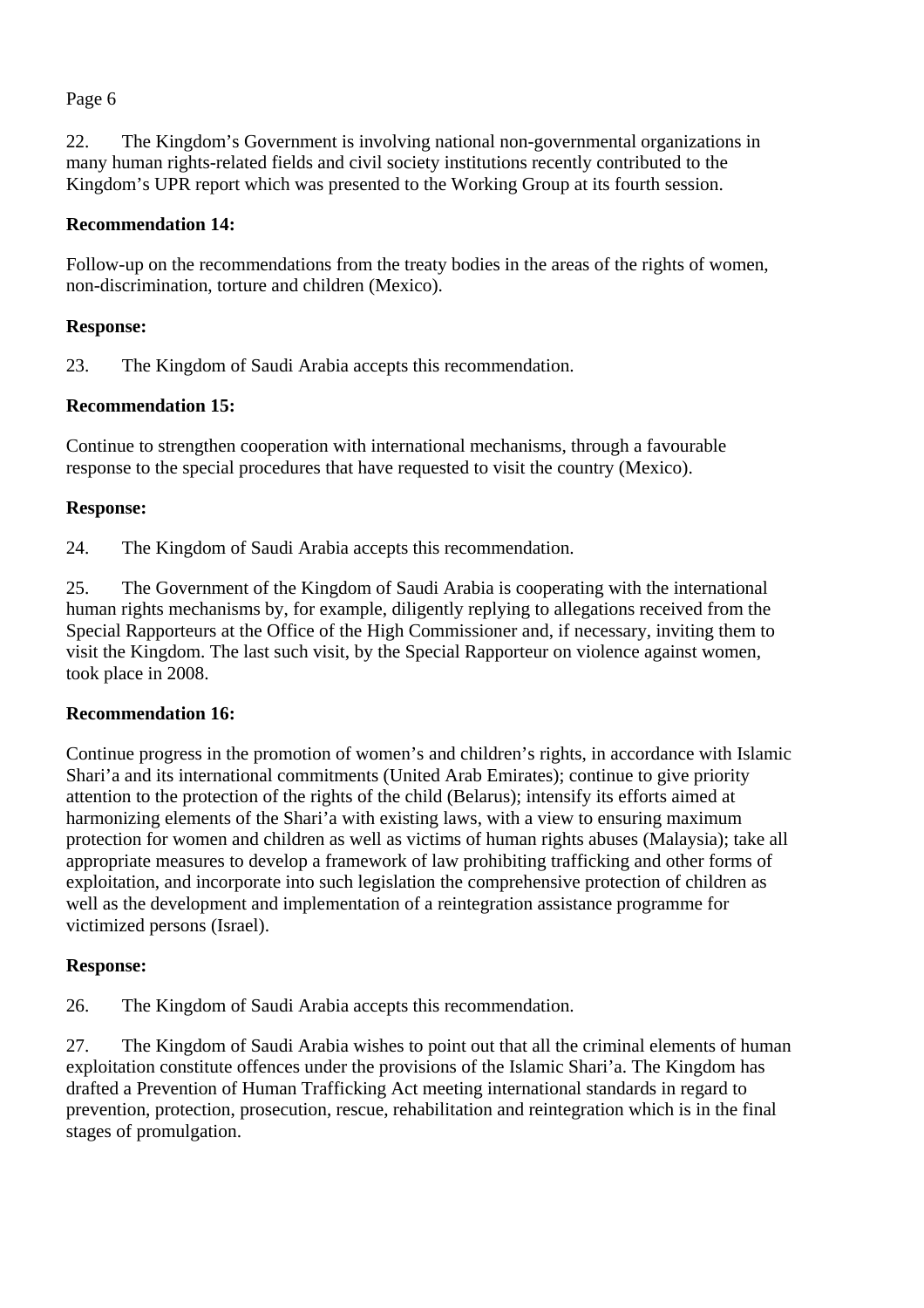## **Recommendation 17:**

Combat discrimination and violence against women and reinforce their participation in the labour market (Egypt); develop a comprehensive national action plan for the promotion of gender equality, with a view to addressing key challenges facing women (South Africa); continue and further increase its efforts aimed at empowering women in Saudi society (Turkey); adopt all necessary measures to incriminate violence against women and to conduct a resolute penal policy to combat this scourge (France).

# **Response:**

28. The Kingdom of Saudi Arabia accepts this recommendation.

29. The Kingdom of Saudi Arabia emphasizes that gender equality is guaranteed in its territory in accordance with the provisions of the Islamic Shari'a, which are in line with general international human rights standards.

30. The Kingdom of Saudi Arabia emphasizes that violence against women is a criminal act under the provisions of the Islamic Shari'a and special legislation to protect persons from harm is currently being studied.

# **Recommendation 18:**

Abolish all legislation, measures and practices that discriminate against women, further to the report of the Special Rapporteur on violence against women. In particular, to abolish legislation and practices which prevent women from participating fully in society on an equal basis with men, including strict gender segregation practices, limitations on freedom of movement, the prohibition on women driving and restricted access by women to work, public places and commercial facilities (Canada); take further steps in enabling fuller participation of women in Saudi Arabian public life by guaranteeing women and girls their right to education, employment, freedom of movement, marriage with their free and full consent and health, including protection from and redress for family violence (Finland); develop and adopt a comprehensive national plan of action for the incorporation of human rights for women into national legislation and practices to ensure the eradication of violence against women, a dismantling of the male guardianship system, an allowance of the freedom of movement, access to work, study, and health care, as well as equal standing before the courts and the right to vote and participate in public affairs, and incorporate and implement the concluding observations of the Committee on the Elimination of Discrimination against Women (Israel).

# **Response:**

31. The Kingdom of Saudi Arabia accepts this recommendation in accordance with the commitments that it has undertaken under the Convention on the Elimination of All Forms of Discrimination against Women (CEDAW).

# **Recommendation 19:**

Amend legal provisions to guarantee equality between men and women, prevent violence against women, prevent threats to the safety and integrity of persons deprived of their liberty, guarantee non-discrimination on grounds of religion, belief and ethnicity, also for foreign workers, and to achieve effective implementation of these provisions (Chile).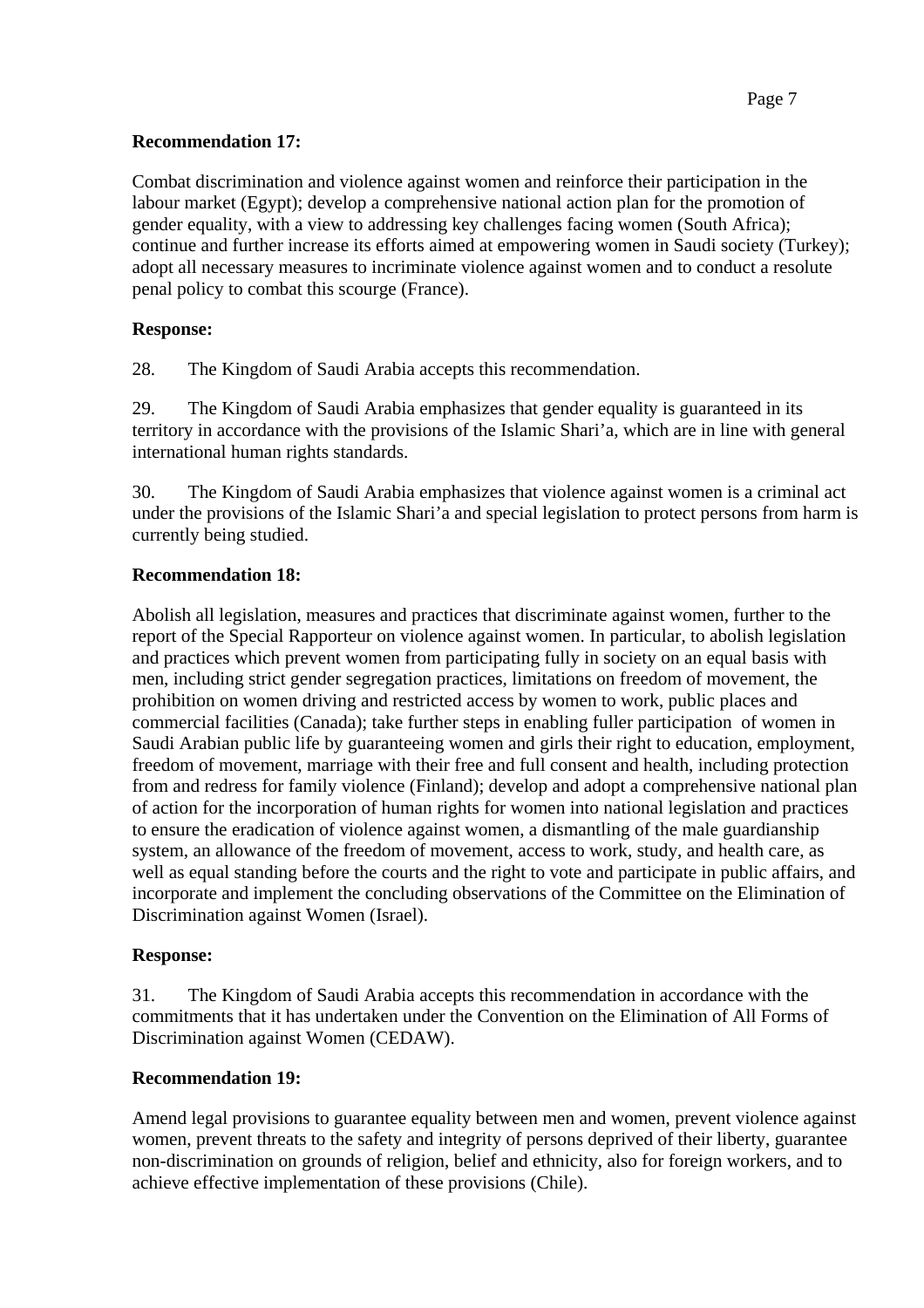# **Response:**

32. The Kingdom of Saudi Arabia accepts this recommendation within the limits of its obligations under the Convention on the Elimination of All Forms of Discrimination against Women (CEDAW) and the International Convention on the Elimination of All Forms of Racial Discrimination.

# **Recommendation 20:**

Adopt an awareness-raising programme at the local level to ensure much wider knowledge of CEDAW, and take steps to ensure the cessation of practices, including those under the guardianship system, which are inconsistent with the Convention (New Zealand); end the strict system of male guardianship and give full legal identity to Saudi women (Norway); increase efforts to bring legislation in line with the principle of equality between men and women as well as to develop human rights education programs for its citizens to increase awareness of their rights under international human rights instruments (Austria); implement the 2008 recommendations by the CEDAW Committee, in particular by abolishing the system of male guardianship over women and enacting comprehensive and effective regulations on gender discrimination (Germany); abolish the guardianship system which severely limits the rights of women to act as autonomous and equal members of Saudi society (United Kingdom).

# **Response:**

33. The Kingdom of Saudi Arabia accepts this recommendation in accordance with the commitments that it has undertaken under the CEDAW Convention.

34. The Kingdom emphasizes that there are no statutory requirements that necessitate guardianship or make a woman's enjoyment of her rights conditional on approval. In the Kingdom women conduct all their affairs in full independence and the Shari'a notion of the tutelage link between men and women is not a legal stipulation; on the contrary, it is a devotional matter in which every individual, whether male or female, is free to define the notion of tutelage in accordance with his or her school of Shari'a jurisprudence. This is the difference between the Shari'a notion of tutelage and the concept of guardianship, which cannot constitute a statutory stipulation since Islam guarantees a woman's right to conduct her affairs and enjoy her legal capacity.

# **Recommendation 21:**

Eradicate hate-speech against minorities and establish oversight mechanisms to ensure the elimination of all forms of discrimination (Israel).

## **Response:**

35. The Kingdom of Saudi Arabia accepts this recommendation.

36. The Kingdom emphasizes that the practice to which the recommendation refers is not a current practice in the Kingdom of Saudi Arabia. The Kingdom's legislation and regulations strictly prohibit any discrimination between the various sections of society.

In keeping with this policy, the Kingdom has promulgated a number of legislative instruments such as the new Press and Publications Act which prohibits the establishment of organizations which are of a racist character or which support or advocate racial discrimination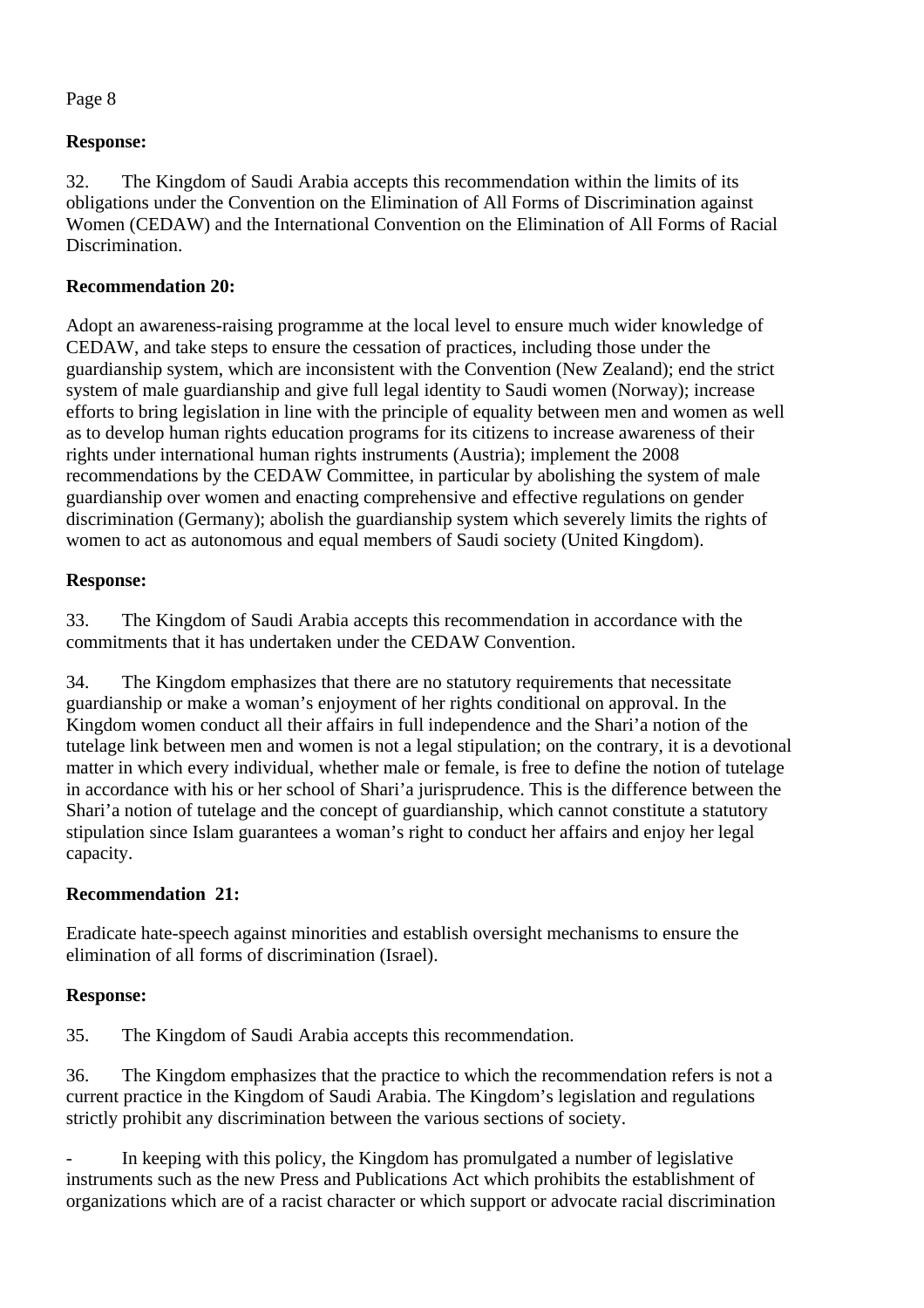or propagate ideologies based thereon. Under the Act, it is also a punishable criminal offence to issue pamphlets or material inciting hatred or encouraging the funding of racist activities, which are contrary to the law.

In the Kingdom it is prohibited to use the Internet to advocate discrimination, commend or in any way encourage criminal acts or instigate aggression against others. It is also prohibited to engage in any form of defamation or calumny of individuals (Ordinance Regulating the Use of the Internet).

Police officers, law enforcement officials and military personnel receive periodic training in the prevention of all forms of discrimination and a number of specialized training courses have been held to meet the needs of all government agencies..

### **Recommendation 22:**

Protect the rights of those facing the death penalty, including through strengthened application of international safeguards in the use of the death penalty (New Zealand).

### **Response:**

37. The Kingdom of Saudi Arabia accepts this recommendation.

### **Recommendation 23:**

Amend the Code of Criminal Practice to stipulate that only individuals aged over 18 will be tried as adults. As a result, the execution of any individuals who were less than 18 years old when they committed the crime should be commuted to a custodial sentence (United Kingdom); review its practice of imposing capital and corporal punishment and prohibit any form of corporal punishment (Germany, Austria); consider to end the use of corporal punishment for persons under 18 and to establish a moratorium on executions of persons having committed crimes before the age of 18 (Austria).

## **Response:**

38. The Kingdom of Saudi Arabia accepts this recommendation in accordance with its commitments undertaken under the Convention on the Rights of the Child.

39. Corporal punishment is prohibited in all governmental and private schools as well as in nursery schools and child care institutions. Under the regulations any form of violence against children, including violence by parents, even for disciplinary purposes, constitutes a criminal offence.

## **Recommendation 24:**

Cease application of torture, other cruel, inhuman or degrading treatment or punishment, and corporal punishment of prisoners in accordance with Article 5 of the Universal Declaration of Human Rights and other international human rights treaties to which it is a party, including CAT and the CRC (Canada); identify and implement legal and procedural machinery to monitor and sanction cases of torture in keeping with national legislation and international commitments (Morocco).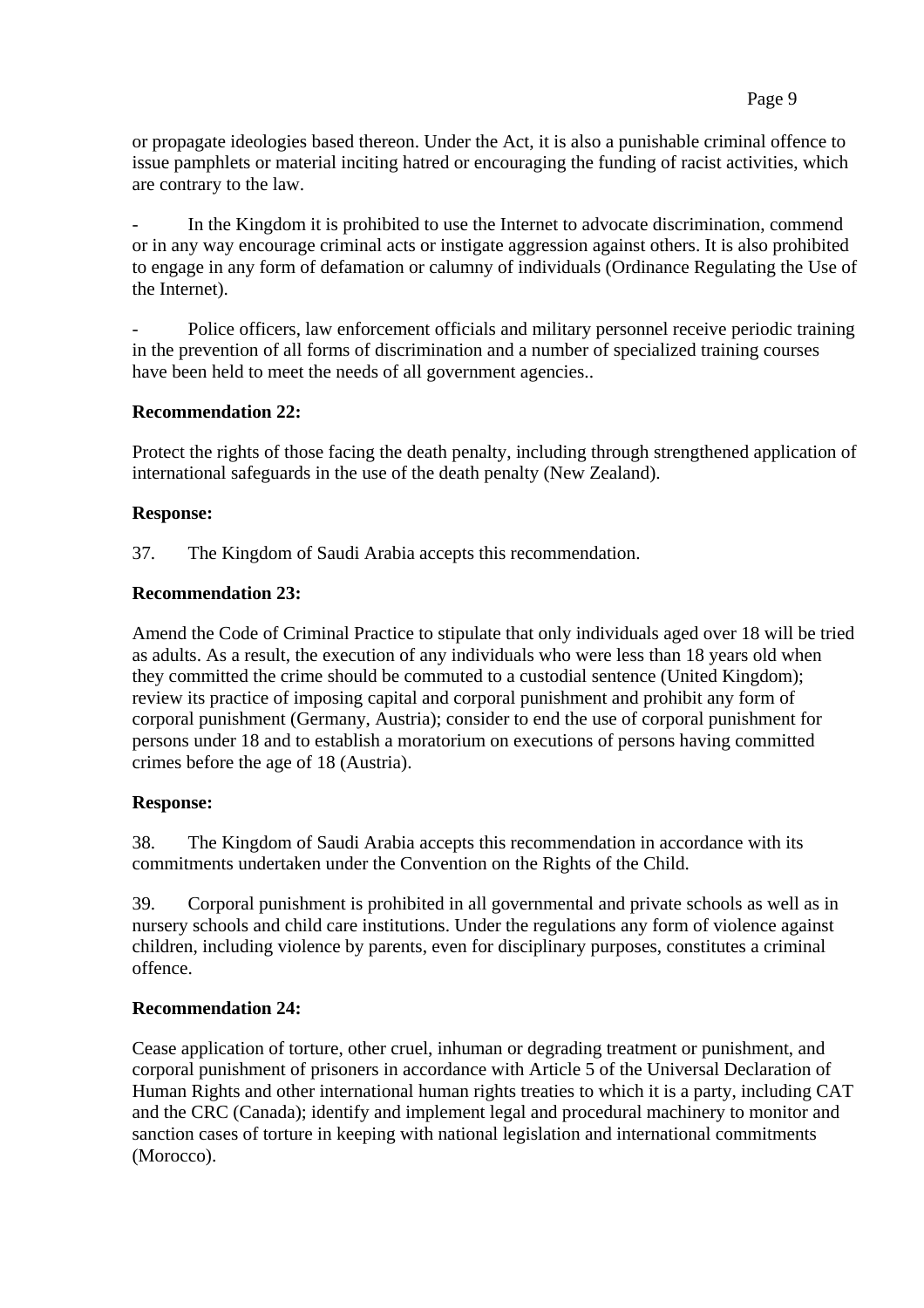# **Response:**

40. The Kingdom of Saudi Arabia accepts the second part of the recommendation "identify and implement legal and procedural machinery to monitor and sanction cases of torture in keeping with national legislation and international commitments" With regard to the first part of the recommendation, prisoners in the Kingdom are well protected from torture and other forms of cruel, inhuman or degrading treatment or punishment through, inter alia, visits by authorities exercising oversight. The Kingdom is a party to CAT as well as the Convention on the Rights of the Child.

## **Recommendation 25:**

Strengthen the criminal procedural code and the code of practice of lawyers and ensure that they are in line with international standards (Lebanon); amend its criminal procedural code to bring it in line with international human rights standards and conduct a systematic campaign among Saudi Arabian judges to apply this amended Code (France).

## **Response:**

41. The Kingdom of Saudi Arabia accepts this recommendation.

42. The Kingdom of Saudi Arabia emphasizes that the Code of Criminal Procedure guarantees the right to a fair trial. Moreover, all persons working in the criminal justice system, including police officers, investigators and judges, undergo training courses to ensure that they perform their duties in the manner prescribed by law.

## **Recommendation 26:**

Continue its efforts to reform the legal and judicial systems (Egypt).

## **Response:**

43. The Kingdom of Saudi Arabia accepts this recommendation.

# **Recommendation 27:**

Consider the elaboration of specific legislative guidelines for codification of discretionary penalties and dissemination of such guidelines among all judges, lawyers and prosecutors concerned (Azerbaijan).

## **Response:**

44. The Kingdom of Saudi Arabia accepts this recommendation.

# **Recommendation 28:**

Expedite the implementation of the legal guarantees to ensure the independence of the judiciary (Morocco).

# **Response:**

45. The Kingdom of Saudi Arabia accepts this recommendation.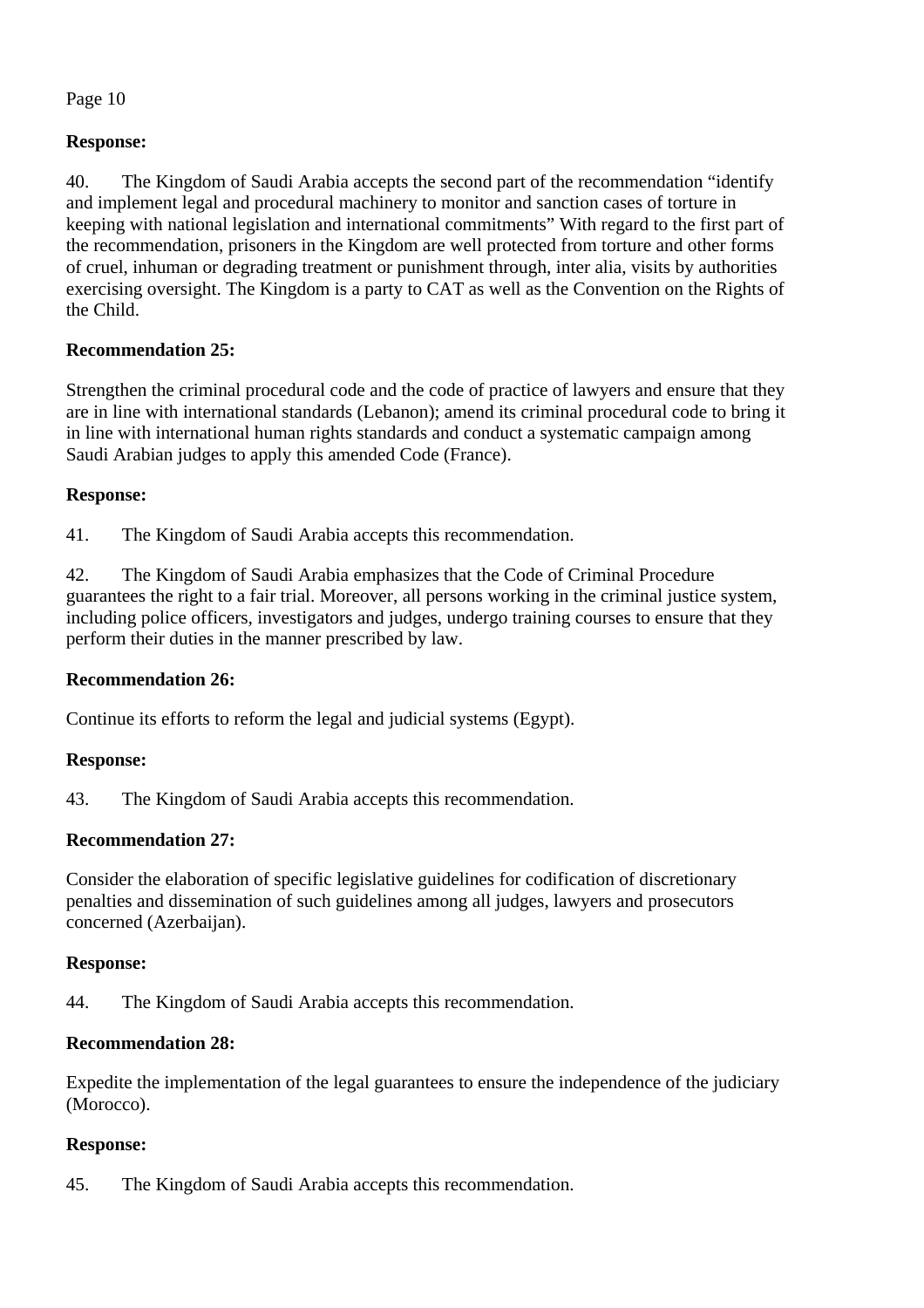# **Recommendation 29:**

Take measures to make the juvenile justice system more effective, in particular by ensuring the separate detention of juveniles as well as expeditious access of juveniles to legal counsels (Austria).

# **Response:**

46. The Kingdom of Saudi Arabia accepts this recommendation.

47. The Kingdom emphasizes that its Code of Criminal Procedure guarantees the provision of separate accommodation for juveniles as well as the full right of access to legal counsel. The requisite procedures are currently being completed for promulgation of the Child Protection Act, which contains provisions concerning juvenile delinquents.

## **Recommendation 30:**

Increase efforts in order to effectively combat impunity (Sweden).

# **Response:**

48. The Kingdom of Saudi Arabia accepts this recommendation.

# **Recommendation 31:**

Take into consideration, when examining recommendations made during this session of the Working Group, those that are in line with its religious, social and cultural specificities, in particular those emanating from the Islamic Shari'a, which adds to general human rights principles without replacing them (Algeria).

## **Response:**

49. The Kingdom of Saudi Arabia accepts this recommendation.

## **Recommendation 32:**

Pursue its policies aiming at the promotion of dialogue among religions and civilizations, and to activate its role in this regard at the international level (Algeria, Malaysia); in commending their initiatives to promote dialogue between religions and civilizations, continue its efforts to promote universal peace and tolerance (Cuba).

# **Response:**

50. The Kingdom of Saudi Arabia accepts this recommendation.

## **Recommendation 33:**

Reform its legislation on religious freedom in order to ensure adequate protection for all religious minorities, with a view to gradually allowing public practice of other faiths and beliefs (Italy); provide for freedom of religion in its national legislation so that the rights of religious minorities can be ensured (Finland); adopt legal provisions to prohibit religious discrimination in all areas including in that of labour (Belgium).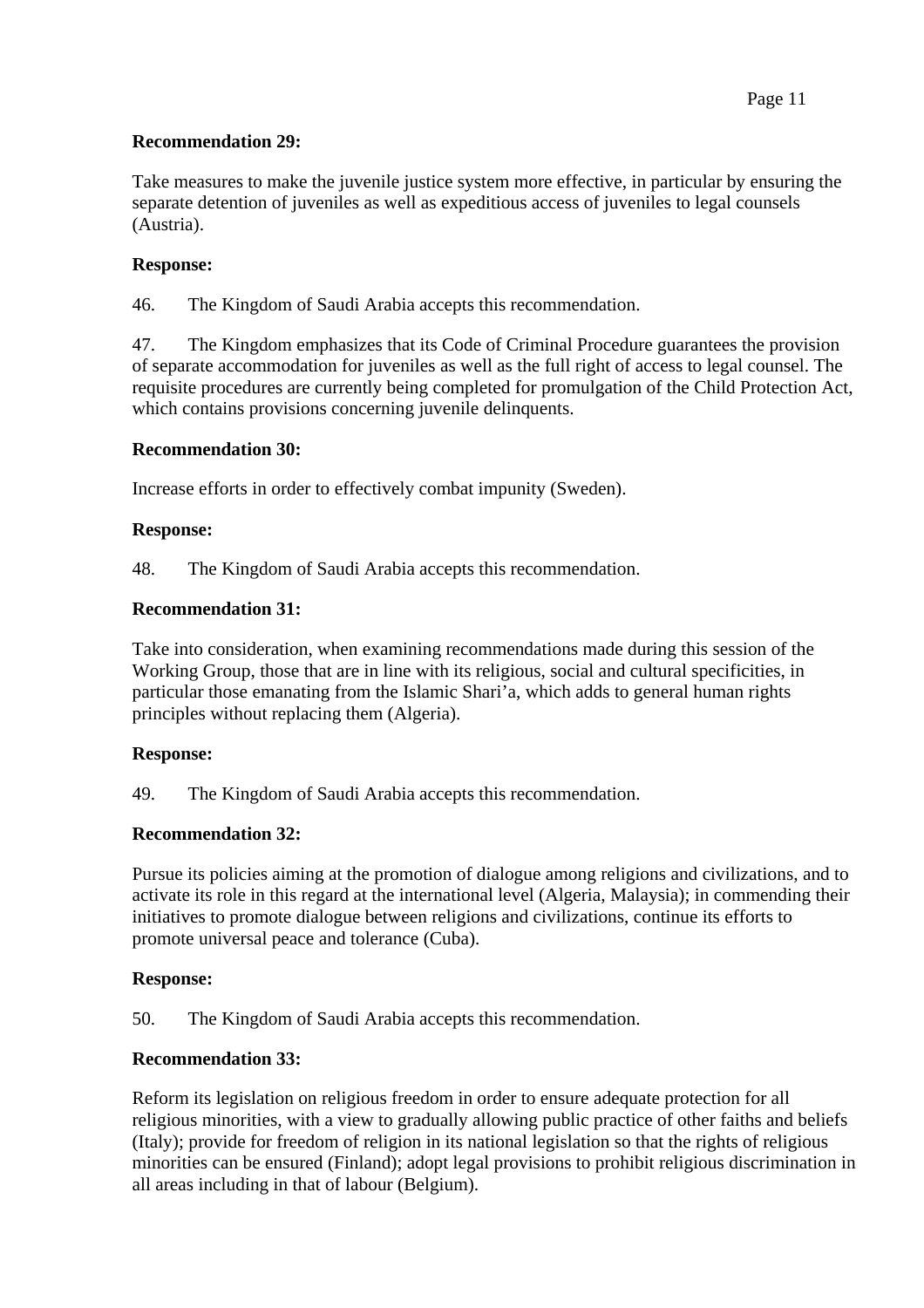# **Response:**

51. Practice of the observances of other faiths and protection of all minorities in the Kingdom are guaranteed in accordance with the provisions of the legislation and regulations prohibiting all forms of religious discrimination in all fields.

In the Kingdom non-Muslims have a fully guaranteed right to worship and engage in their religious observances in their private premises. This in no way detracts from the freedom of religion of non-Muslims in the Kingdom, nor does it indicate any lack of respect for other faiths.

• Personal freedom of religion and belief for the Kingdom's non-Saudi residents is not prohibited by the Kingdom's laws and no one has the right to interfere in their individual religious observances or compel them to renounce their beliefs.

• Discrimination based on religion or belief is prohibited by a number of specialized regulations such as the Labour Law, in which article 61 of the section entitled "Obligations of the Employer" stipulates that: "The Employer shall not require a worker to perform forced labour, nor shall he withhold all or part of the worker's wage without judicial authorization. He shall treat his workers with due respect and shall refrain from any utterance or act prejudicial to their dignity or their religion". Article 104 of the Law further stipulates that: "Friday shall be the weekly day of rest for all workers. However, after notifying the competent labour office, the employer may replace this day with any other day of the week for some of his workers and shall enable them to perform their religious obligations. It shall not be permissible to pay financial compensation in lieu of the weekly day of rest". Furthermore, the Press and Publications Act prohibits the establishment of organizations which are of a racist character or which support or advocate racial discrimination or propagate ideologies based thereon. Under the Act it is also a criminal offence to issue pamphlets or material inciting hatred or encouraging the funding of racist activities.

The authorities in the Kingdom punish anyone who violates the recognized rights of non-Muslims in accordance with the regulations in force.

## **Recommendation 34:**

Adopt appropriate measures to disseminate widely and ensure full observance of the Declaration of Human Rights Defenders (Norway); remove obstacles to freedom of expression and movement against human rights defenders, including all travel bans (Norway); with a view to a rapid ratification of the ICCPR, guarantee the rights of representatives of civil society and human rights defenders organizations to set themselves up and exercise their rights to freedom of expression (Switzerland).

## **Response:**

52. The Kingdom of Saudi Arabia accepts this recommendation to the extent to which it is compatible with the relevant regulations.

53. The Kingdom encourages the establishment of institutions that promote human rights and, a few years ago, permitted the establishment of the National Society for Human Rights as a non-governmental organization enjoying full independence and unrestricted freedom to engage in its activities. None of its members have been subjected to any form of harassment or curtailment of their freedom of expression. The adoption of the Civil Society Institutions Statute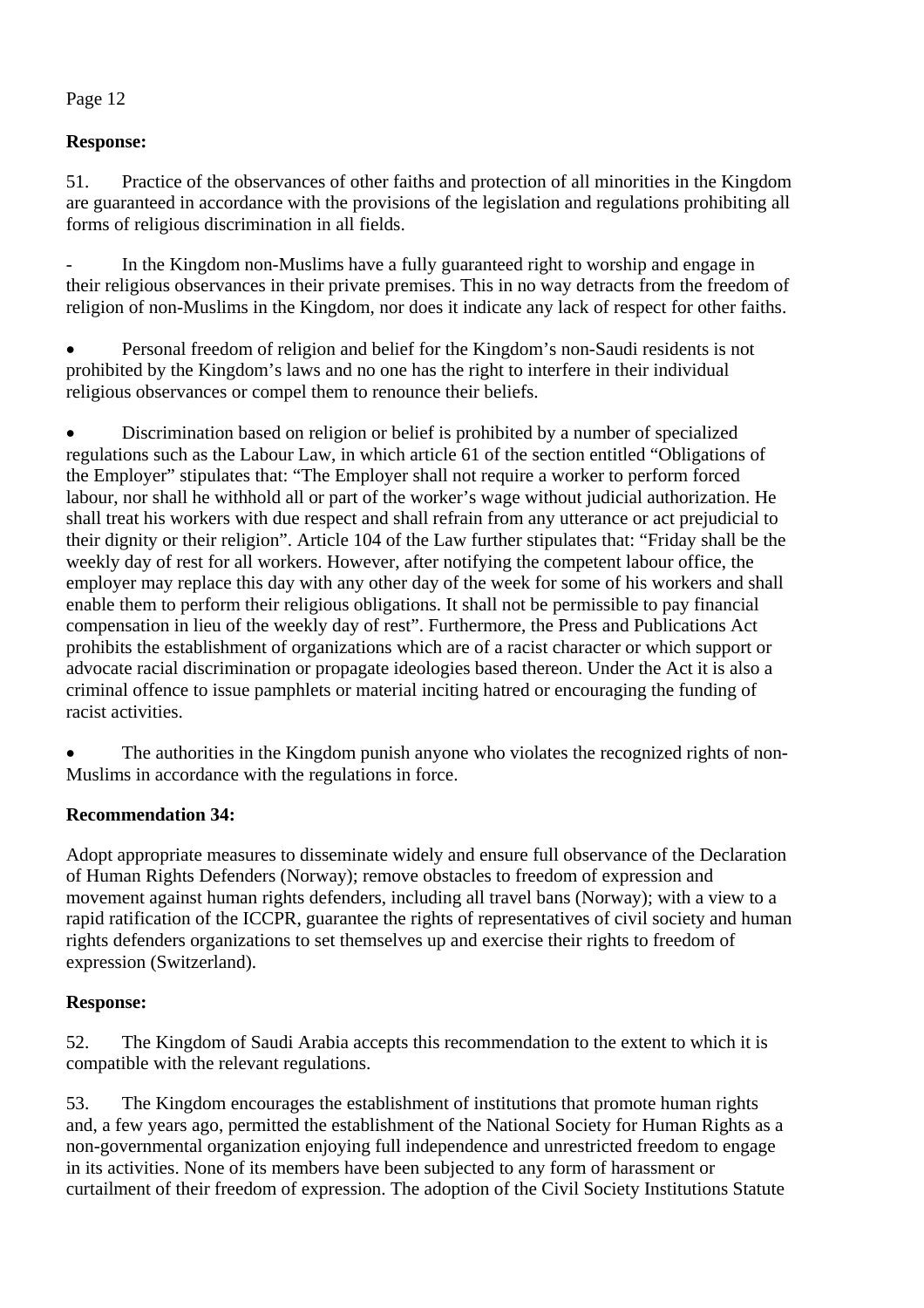will make the procedures for the establishment of such organizations clearer and will promote their wider propagation.

### **Recommendation 35:**

Swiftly promulgate the statute on civil societies, which will enable the civil society to perform its tasks effectively and in full autonomy (Bahrain); enact and implement a Law of Association to guarantee the right to form civil society organizations and to protect those organizations from government interference (United Kingdom); realize a law on associations and establishment of civil society to enable them to work in independence without being supervised by official authorities (Palestine).

### **Response:**

54. The Kingdom of Saudi Arabia accepts this recommendation.

### **Recommendation 36:**

Take appropriate measures with a view to facilitating access to work for women (Norway).

### **Response:**

55. The Kingdom of Saudi Arabia accepts this recommendation.

### **Recommendation 37:**

Expediently attend to the issue of forced labour as raised by the ILO Committee of Experts (South Africa).

### **Response:**

56. The Kingdom emphasizes that forced labour is not a systematic practice in its territory. The situation of foreign workers is regulated by the Labour Law which designates such treatment as a criminal offence.

### **Recommendation 38:**

Share its good practices in terms of affording decent housing for vulnerable groups, so that others could benefit from such a positive experience (Yemen).

### **Response:**

57. The Kingdom of Saudi Arabia accepts this recommendation.

### **Recommendation 39:**

Continue its work in the health area in support of its entire population (Venezuela).

### **Response:**

58. The Kingdom of Saudi Arabia accepts this recommendation.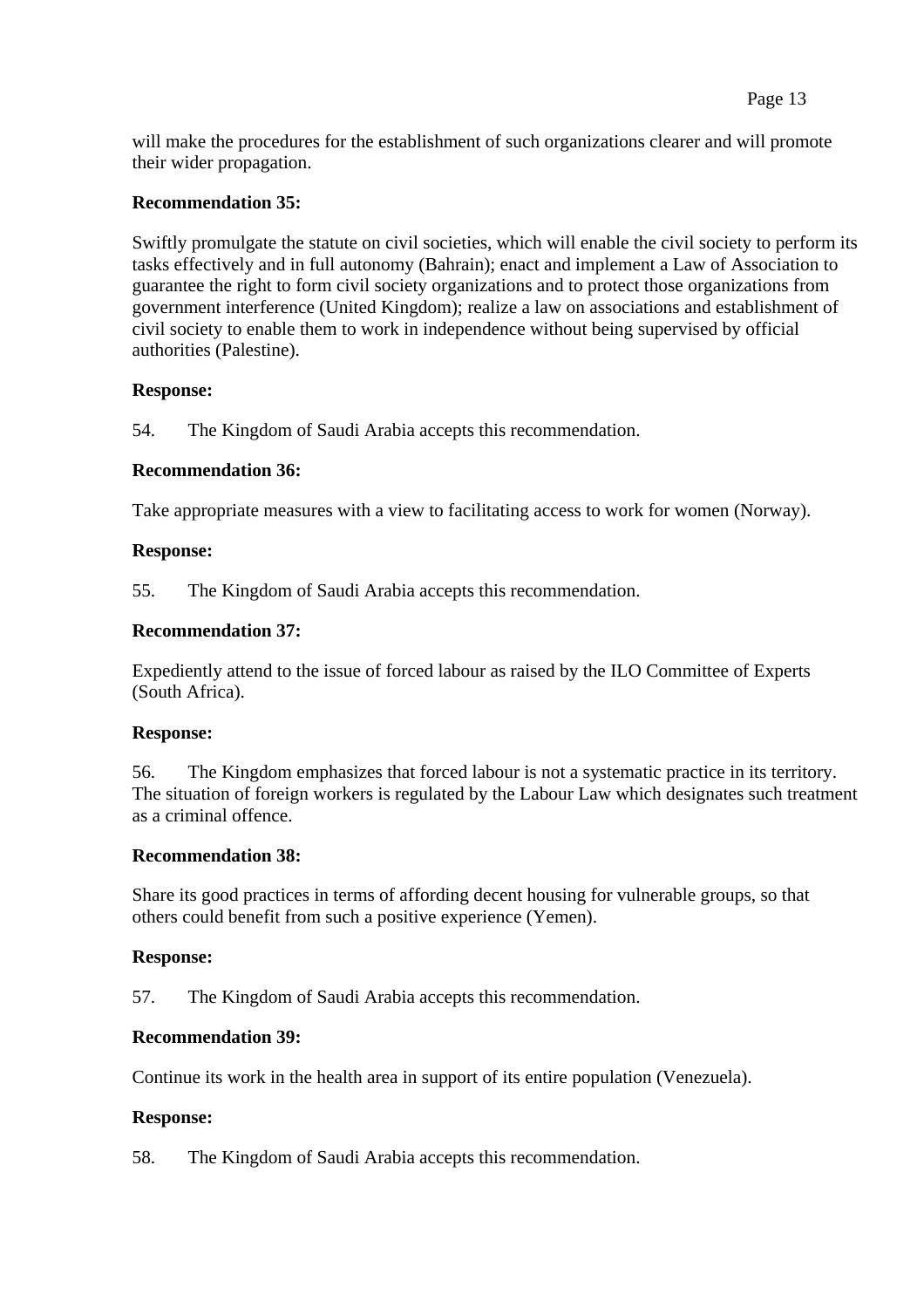## **Recommendation 40:**

Continue its efforts to integrate human rights in school curricula (Qatar); develop a national strategy to include in the school system at all levels appropriate measures in the field of human rights education, in accordance with the Plan of Action 2005-2009 of the World Programme for Human Rights Education (Italy).

### **Response:**

59. The Kingdom of Saudi Arabia accepts this recommendation.

60. The Kingdom has formulated a plan to integrate human rights concepts in academic curricula at the various educational levels. It has also made an effective contribution to the drafting of the Arab model plan for education in human rights principles (for the period 2009- 2014), which was adopted by the Council of the League of Arab States, and is also participating effectively in the supervision of its implementation.

### **Recommendation 41:**

Continue its efforts to create a positive working environment for all foreign workers (Algeria); continue its efforts to protect the rights of migrant workers (Belarus, Philippines, Singapore); extend migrant workers' rights equally to all migrant workers, regardless of their age and gender (Thailand).

### **Response:**

61. The Kingdom of Saudi Arabia accepts this recommendation.

62. The Kingdom emphasizes that all foreign workers enjoy all their statutory rights in accordance with the Labour Law and wishes to make it clear that all such workers in the Kingdom are employed under the terms of a temporary contract. Hence, there are no migrant workers in the Kingdom. (It is requested that the term "foreign workers" be used instead of "migrant workers" in the other related recommendations)

## **Recommendation 42:**

Report regularly to relevant mechanisms of the HRC on the remittances sent by those migrant workers to their families back home in various countries of the world, in order to estimate the contribution of such remittances to the promotion of economic and social rights in developing education, housing and health in these countries (Sudan).

### **Response:**

63. The Kingdom of Saudi Arabia accepts this recommendation.

64. The remittances sent by foreign workers in Saudi Arabia to their families and countries in 2008 were estimated at about 78.5 billion Saudi riyals, equivalent to US\$ 21 billion.

# **Recommendation 43:**

Actively promote awareness of the 2005 Labour Code and establish an accessible complaint mechanism, such as a free phone service, to which migrant workers can confidentially report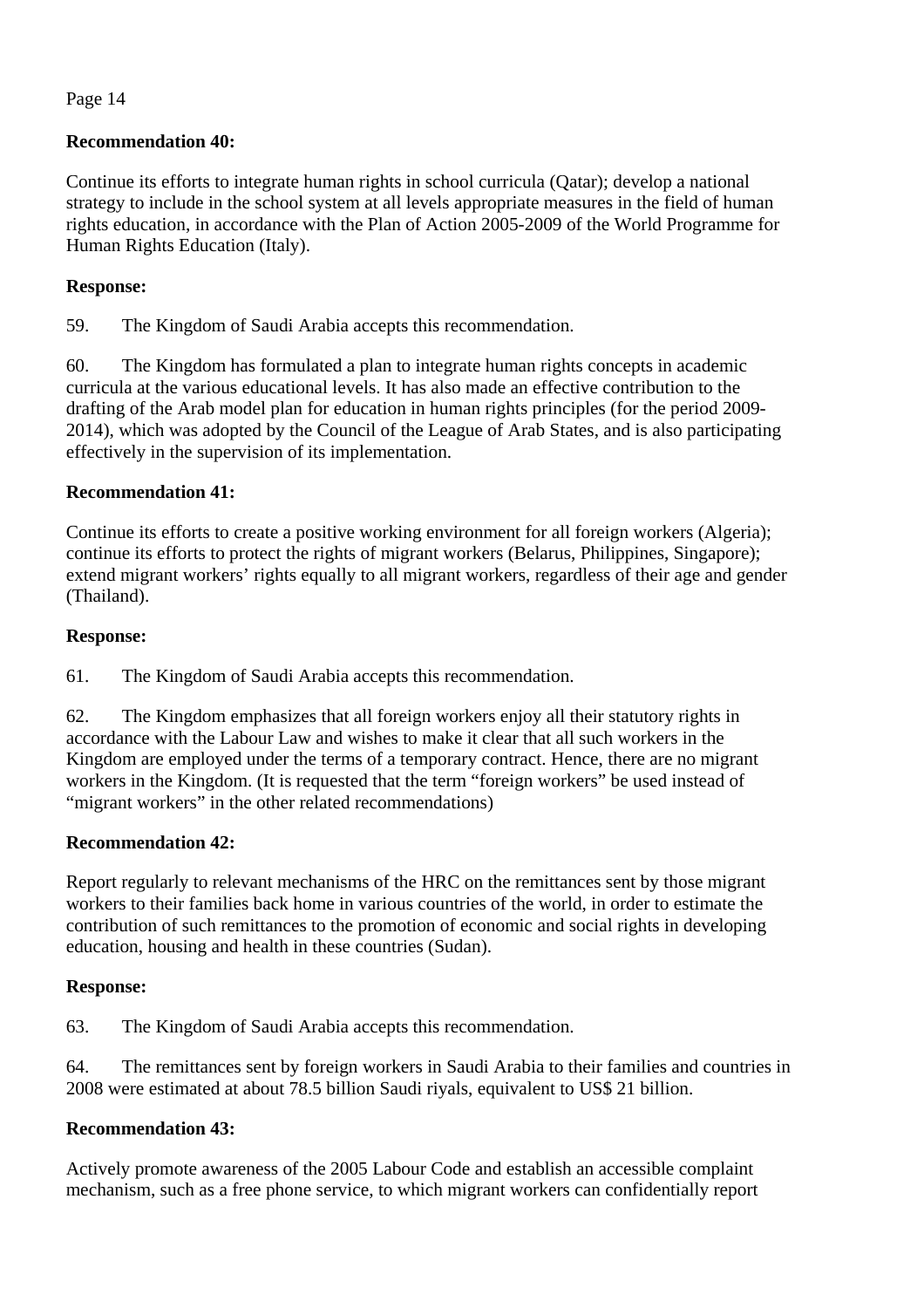instances of abuse and exploitation as well as seek assistance (New Zealand); review article 7 of the Labour Law and expand its coverage to include migrant workers (New Zealand).

## **Response:**

65. The Kingdom of Saudi Arabia accepts this recommendation.

66. The new Labour Law makes provision for a mechanism for the submission of complaints by foreign workers covered by the Law. The Department of Expatriate Workers in the Ministry of Labour has assigned a special telephone number for the reception of foreign workers' complaints concerning violation of their rights by their employers.

67. With regard to a review of article 7 of the Labour Law, a Domestic Workers Ordinance has been drafted and submitted to the Consultative Council for discussion prior to its adoption.

## **Recommendation 44:**

Strengthen efforts to ensure that violations of physical abuse and discrimination of migrant women who come to serve as domestic workers are acted upon and take steps necessary to ensure full enjoyment of human rights of all women in Saudi Arabia (Sweden).

### **Response:**

68. The Kingdom of Saudi Arabia accepts this recommendation and refers to the response to Recommendation 43.

## **Recommendation 45:**

Establish a broad-based media information campaign on the rights of migrants in Arabic and in the languages of main groups of migrants (Belgium).

## **Response:**

69. The Kingdom of Saudi Arabia accepts this recommendation.

70. The Kingdom regularly publishes information brochures and pamphlets in various languages explaining the rights and obligations of foreign workers and the Kingdom's Ministry of Labour, in collaboration with the Ministry of Culture and Information, is expanding the scope of the information campaign to include the various information media with a view to reaching the largest possible number of foreign workers in all regions of the Kingdom.

### **Recommendation 46:**

Further its efforts to fight terrorism and protect human rights at the same time, especially the support to the conclusion of a comprehensive international treaty to combat terrorism (Algeria).

## **Response:**

71. The Kingdom of Saudi Arabia accepts this recommendation.

72. The gravest challenges with which the Kingdom, like other States, has been faced have been posed by acts of terrorism. However, in all the measures that it has taken to combat this scourge, the Kingdom has respected human rights standards and individual freedoms. These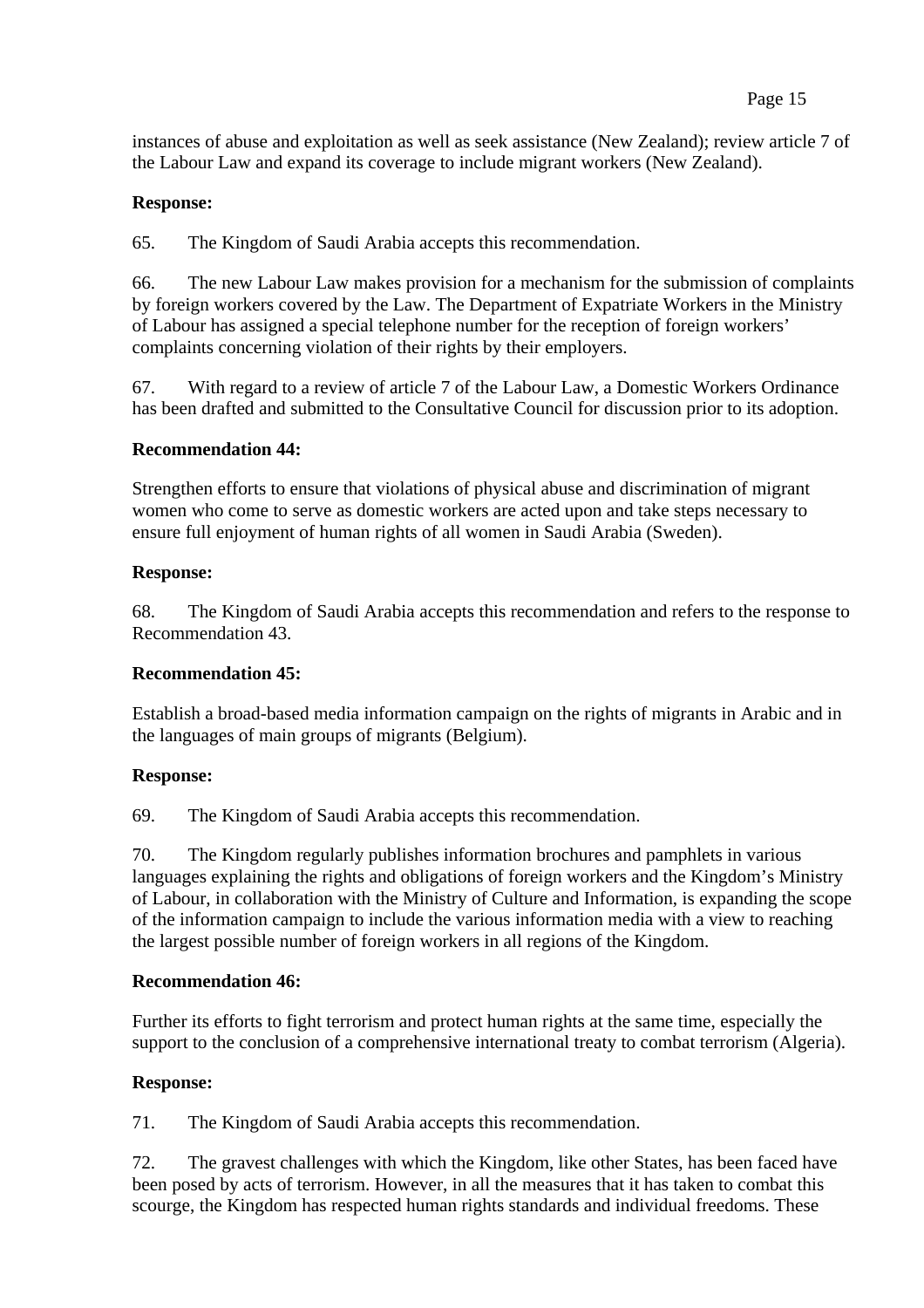measures have not been confined solely to deterrents and penalties, since the Kingdom has also taken care to inaugurate preventive and remedial programmes such as the counselling programmes for persons imprisoned or detained in terrorism-related cases and the thoughtprovoking debates that have induced a large proportion of these persons to abandon their misguided ideology.

73. The Kingdom has supported the conclusion of a comprehensive treaty to combat terrorism, has participated effectively in all the meetings, committees and working groups that have been established within the framework of the United Nations for this purpose, and is still hoping that concerted international endeavours will be made to complete this important project. At the First International Counter-Terrorism Conference held in Riyadh on 28/12/1425 AH (8 February 2005), the Kingdom also proposed the establishment of an international counterterrorism centre.

## **Recommendation 47:**

Continue its efforts in further developing the system of international treaties to combat international terrorism (Sudan).

### **Response:**

74. The Kingdom of Saudi Arabia accepts this recommendation.

75. In this connection, reference can be made to the response to Recommendation 46 above. It should also be noted that the Kingdom is a party to all the 13 international conventions against terrorism as well as numerous other regional and bilateral agreements to combat terrorism.

### **Recommendation 48:**

Enhance its successful experience in the field of rehabilitation of suspected and imprisoned persons for terrorism and to expand it to other penal affairs and to exchange its experience in this field with other countries (Bahrain); intensify its successful endeavours to rehabilitate persons accused or imprisoned in cases involving terrorism, to extend these endeavours to persons accused or imprisoned in other criminal cases and to engage in an exchange of experience in this field with other States (Uzbekistan).

### **Response:**

76. The Kingdom of Saudi Arabia accepts this recommendation.

### **Recommendation 49:**

Continue to seek support to establish an international centre or agency, in collaboration with the United Nations, in the field of combating terrorism (Kuwait).

### **Response:**

77. The Kingdom of Saudi Arabia accepts this recommendation.

## **Recommendation 50:**

Share its experience in combating terrorism (Kuwait).